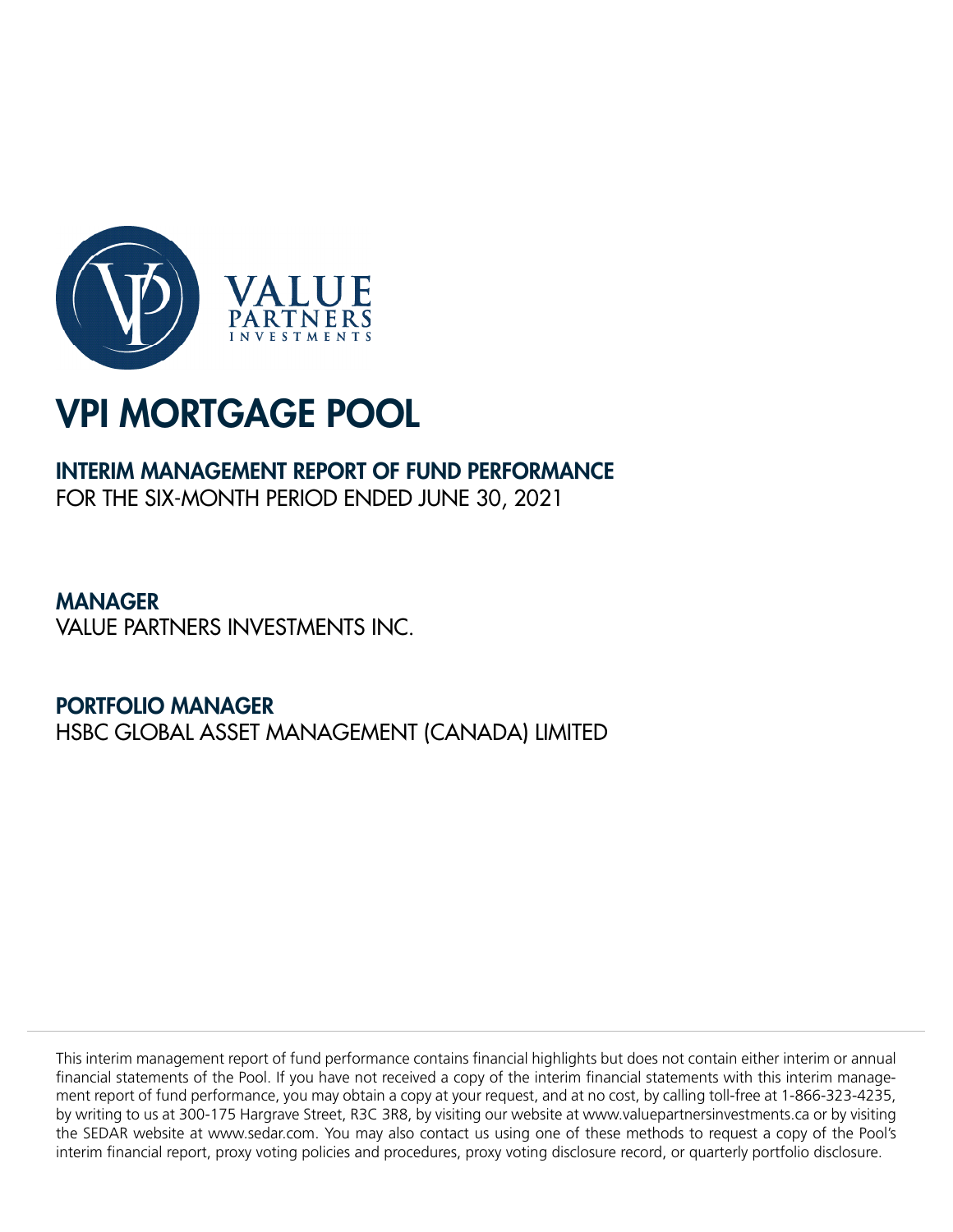

### **Interim Management Discussion of Fund Performance**

August 23, 2021

The Interim Management Report of Fund Performance presents management's view of the significant factors and developments affecting the Pool's performance and outlook since December 31, 2020, the Pool's most recent fiscal yearend. This report should be read in conjunction with the Annual Management Report of Fund Performance for the year ended December 31, 2020.

#### **Results of Operations**

Net assets of the Pool decreased by approximately \$2.8 million for the six-months ended June 30, 2021 due largely to net redemptions of \$2.3 million. The Pool also experienced a decrease in net assets from operations of \$163 thousand and paid out income distributions to unitholders of \$297 thousand. The decrease in net assets from operations was due to \$309 thousand in management fees and operating expenses and \$587 thousand of unrealized depreciation in value of investments offset by \$613 thousand of interest income and \$120 thousand in net realized gains on the sale of investments.

During the period, the Portfolio Manager purchased and disposed of units in the HSBC Mortgage Fund (the "Underlying Fund") as cash proceeds became available, or cash redemptions were required from unitholders. As per the Pool's objective, the only investment made during the period was in units of the Underlying Fund.

Each series of the Pool experienced a loss or return in the range of -0.4% to 0.2% during the period which was slightly ahead of the -0.5% loss of the benchmark FTSE TMX Short Term Bond Index.

The COVID-19 economic recovery differs in many ways from recoveries of previous recessions largely due to the scale and immediacy of fiscal stimulus from governments around the world. The spectre of higher inflation and strong GDP growth pushed investors to rotate out of last year's winners in bonds, gold and high-growth stocks to commodities and economically sensitive sectors of the stock market.

The Bank of Canada did not renew many of the expiring asset purchase programs it had enacted in 2020 due to the dramatic improvement in financial market conditions over the past 12 months. Markets are expecting the Bank of Canada to begin hiking rates in mid-2022, given upside inflation surprises, expectations of strong growth over the second half of 2021 and less labour market scarring than expected.

#### **Revenues and Expenses**

Revenues of the Pool amounted to \$613 thousand, representing interest income distributed from the Underlying Fund and realized a \$120 thousand gain on the sale of investments. The Pool also experienced \$587 thousand of unrealized depreciation in the value of investments and incurred \$309 thousand in management fees and operating expenses, net of \$42 thousand of expenses absorbed by the Manager to maintain the Pool's MER at a competitive level.

#### **Recent Developments**

#### Economic Conditions

The fastest bear market of all time in the first half of 2021 has given way to a fast but steady recovery, driven by a reduction in downside tail risks with the advent of effective COVID-19 vaccines. The Portfolio Manager expects policymakers to remain accommodative, but inflation concerns and strong growth will likely prompt a measured and gradual reduction of monetary policy over the coming years. The Underlying Fund is modestly overweight short-term mortgages given their attractive valuations compared to government bonds. The Portfolio Manager continues to be modestly underweight in duration versus the benchmark, with a steepening bias to the yield curve.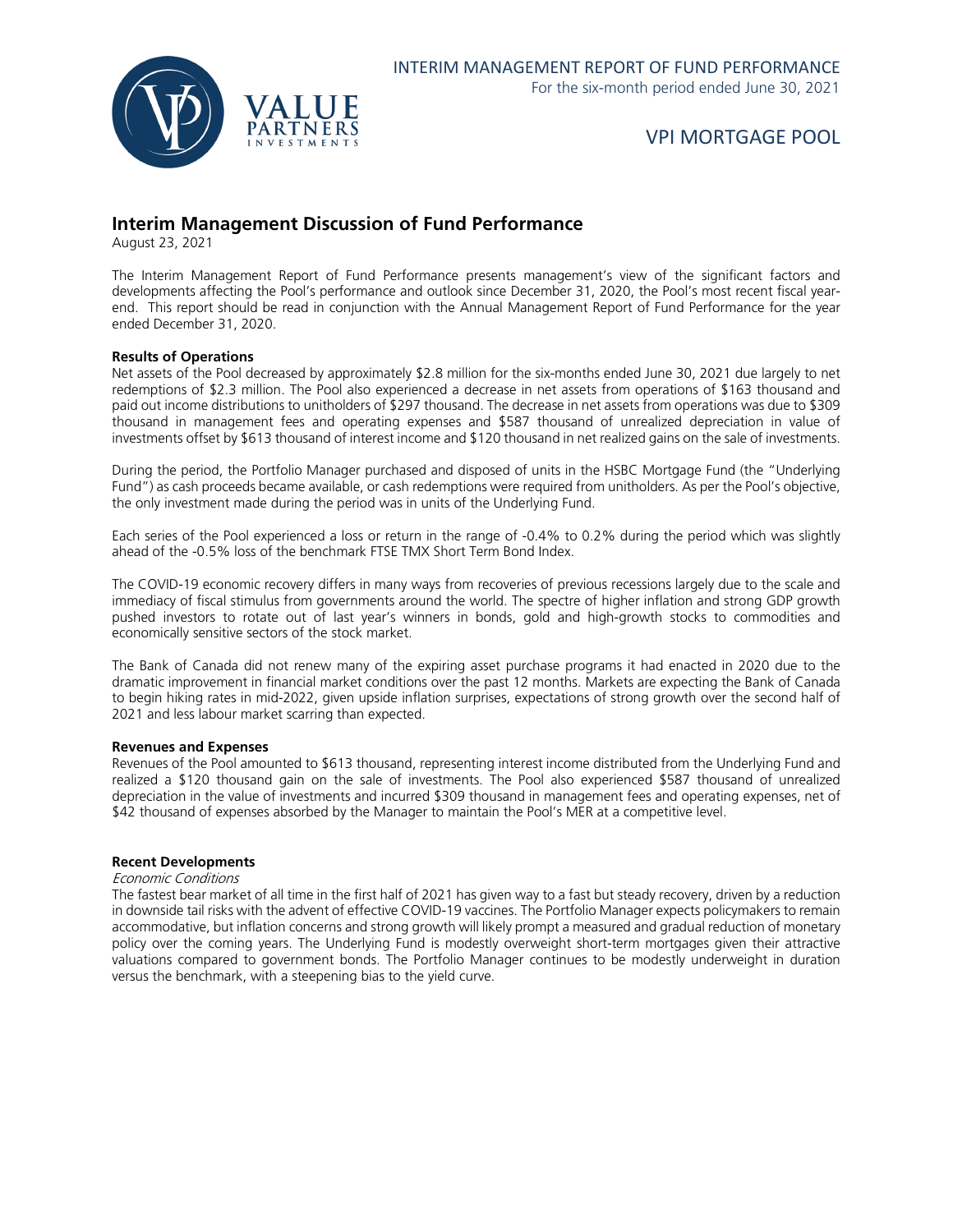

### INTERIM MANAGEMENT REPORT OF FUND PERFORMANCE

For the six-month period ended June 30, 2021

# VPI MORTGAGE POOL

# **Portfolio Allocation**

| Mutual Funds | 98.6% | Other Net Assets | $-0.1%$ |
|--------------|-------|------------------|---------|
| Cash         | .5%   |                  |         |

#### **Top 25 Holdings Issuer Percentage of Net Assets** HSBC Mortgage Fund, Institutional Series 68 and 2008 198.6% Cash 1.5% Other Net Assets **-0.1%** -0.1% **Total 100.0%**

As at June 30, 2021, the net assets of the Pool were invested primarily in the Underlying Fund. As a result, the top 25 holdings of the Underlying Fund at the end of the period and the major asset classes in which the Underlying Fund was invested are indicated below.

| <b>Portfolio Allocation – Underlying Fund</b> |                   |                            |      |
|-----------------------------------------------|-------------------|----------------------------|------|
| Residential Mortgages                         | 79.9%             | Mortgage-backed Securities | 2.3% |
| <b>Bonds</b>                                  | 11 0 <sub>%</sub> |                            |      |
| Cash & Equivalents                            | 6.8%              |                            |      |

### **Top 25 Holdings – Underlying Fund**

|                                                   | <b>Maturity</b> |                    | Percentage of     |
|---------------------------------------------------|-----------------|--------------------|-------------------|
| <b>Issuer</b>                                     | Date            | <b>Coupon Rate</b> | <b>Net Assets</b> |
| Residential Mortgages                             |                 |                    | 79.9%             |
| Canada Housing Trust by CMHC, a government agency | 15-Dec-21       | 1.2%               | 2.5%              |
| Canada Housing Trust by CMHC, a government agency | 15-Mar-22       | 2.7%               | 1.7%              |
| Government of Canada                              | 23-Dec-21       |                    | 1.4%              |
| Royal Bank of Canada                              | 02-Jul-21       | 0.2%               | 1.2%              |
| Merrill Lynch, NHA                                | 01-Sep-24       | 1.8%               | 0.8%              |
| Bank of Nova Scotia                               | 06-Jul-21       |                    | 0.7%              |
| Scotia Capital, NHA                               | 01-Oct-24       | 1.9%               | 0.6%              |
| Volkswagen Credit Canada Inc.                     | 19-Jul-21       | 1.0%               | 0.5%              |
| Suncor Energy Inc                                 | 05-Aug-24       |                    | 0.5%              |
| Scotia Capital, NHA                               | $01$ -Jul-24    | 1.9%               | 0.5%              |
| Choice Properties Real Estate                     | 21-Mar-22       | 3.0%               | 0.5%              |
| The Toronto-Dominion Bank                         | 22-Apr-30       | 3.1%               | 0.4%              |
| Enbridge Inc                                      | 08-Jul-21       | 0.8%               | 0.4%              |
| Enbridge Inc.                                     | 02-Jul-21       |                    | 0.4%              |
| Bank of Nova Scotia                               | 02-Jul-21       |                    | 0.3%              |
| BHP Billiton Finance Ltd.                         | 15-May-23       | 3.2%               | 0.3%              |
| Empire Life Insurance Company                     | 16-Dec-26       | 3.4%               | 0.3%              |
| Suncor Energy Inc                                 | 29-Sep-21       |                    | 0.3%              |
| Manulife Bank of Canada                           | 07-Feb-22       |                    | 0.3%              |
| Honda Canada Finance Inc                          | 12-Jul-21       |                    | 0.2%              |
| Enbridge Inc                                      | 19-Jul-21       |                    | 0.2%              |
| Coast Capital Savings Federal                     | 02-Jul-21       |                    | 0.2%              |
| Bank of America Corporation                       | 25-Apr-25       | 2.9%               | 0.2%              |
| <b>CCL</b> Industries Inc.                        | 13-Apr-28       | 3.9%               | 0.2%              |
| <b>Total</b>                                      |                 |                    | 94.5%             |

The above summary of investment portfolio may change due to ongoing portfolio transactions of the Pool and the Underlying Fund. An update will be made available within 60 days of each subsequent quarter-end. Additional information about the Underlying Fund, including its prospectus, is available at www.SEDAR.com.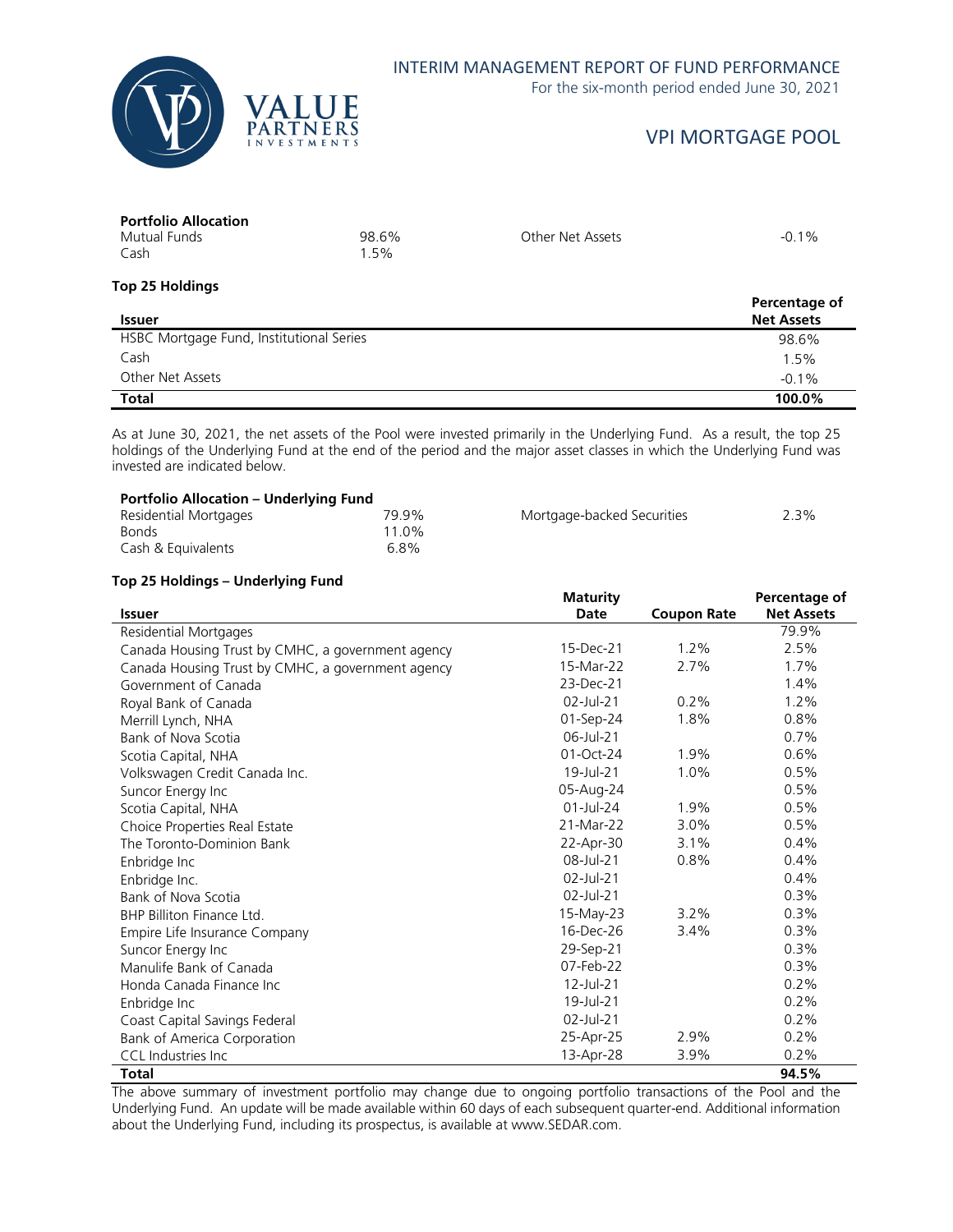

### **Past Performance**

The historical performance information shown below assumes that all distributions were reinvested in the Pool and does not account for any sales, redemptions, distributions or optional charges or income taxes payable by an investor that would have reduced returns. Mutual fund returns are not guaranteed, their values change frequently, and past performance may not be repeated.

### **Year-by-Year Returns**

The bar charts below show the performance of each series of the Pool (net of fees) for the six-month period ended June 30, 2021, and the previous years ended December 31 or since inception to December 31. It shows in percentage terms, how an investment made on January 1 or on inception would have increased or decreased by the end of the respective periods.





Series O



(1) 2012 return is since inception on October 30, 2012

(2) 2017 return is since inception on July 5, 2017.

The past performance for the Underlying Fund is available in the Underlying Fund's annual and interim management report of fund performance and its annual and interim financial statements, all available on www.SEDAR.com.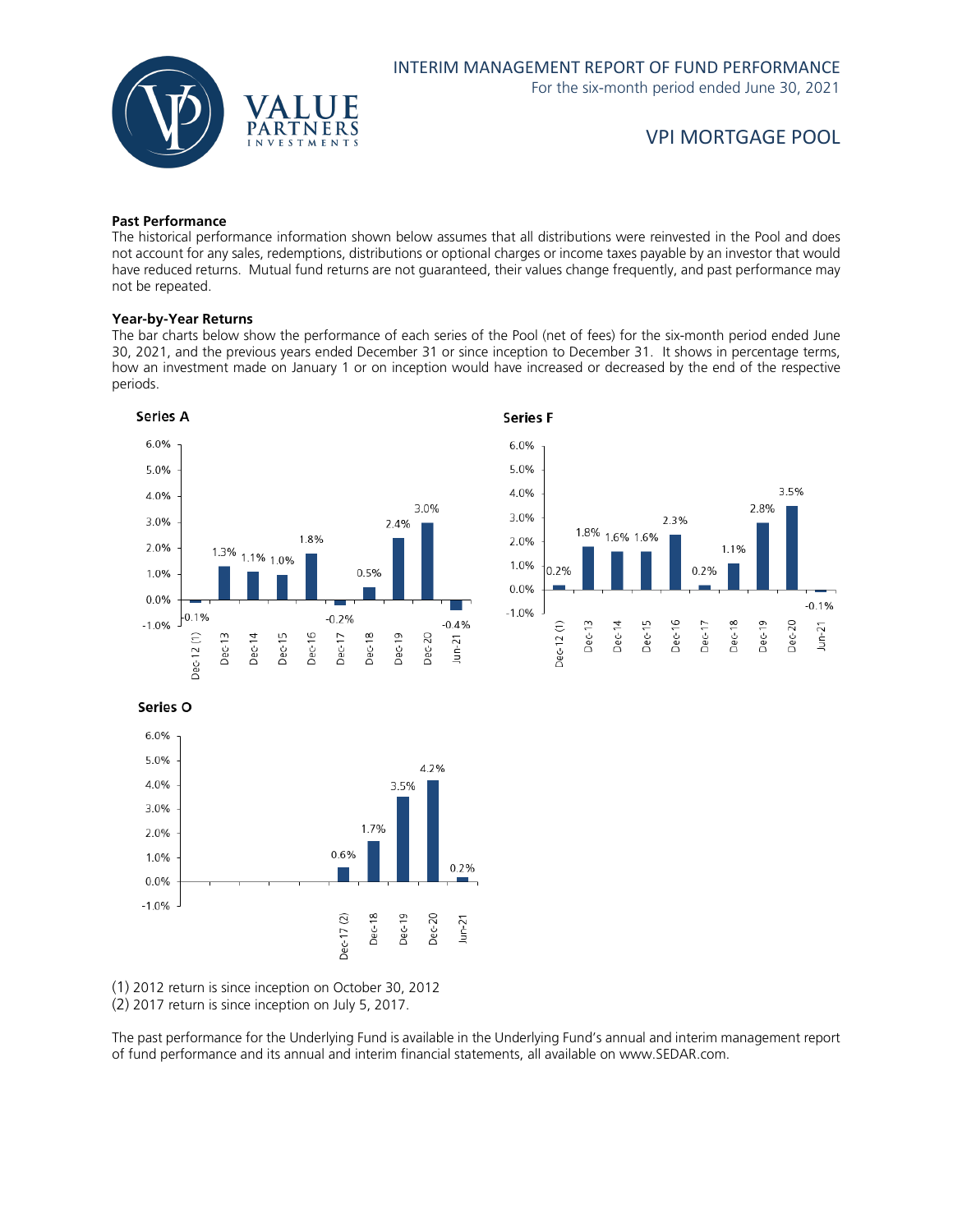

#### **Management Fees**

The Pool pays an annual management fee on each of its series (excluding Series O) to Value Partners Investments Inc. ("the Manager"). The management fee is calculated daily as a percentage of the net asset value of each series as of the close of business on each business day. In consideration for the management fees, the Manager may pay a percentage sales commission and/or trailing commission to registered dealers or brokers for units bought and held in the Pool depending on which series of units were purchased. The Manager also pays a portion of the management fee to the Portfolio Manager for its services in managing the investment portfolio.

For the six-month period ended June 30, 2021, approximately 28% of the management fee revenues received by the Manager from the Pool were paid to registered dealers and brokers as sales and/or trailing commissions. Since each series may have a different commission structure, this percentage may vary by series. For unitholders eligible for the Management Fee Reduction Program, approximately 18% of the gross management fees were returned to unitholders as management fee rebates. The remainder of the management fee revenue, after payment of fees to the Portfolio Manager for its services, was retained by the Manager for corporate purposes.

#### **Related Party Transactions**

Value Partners Investments Inc. is the manager of the Pool and is responsible for the overall business and operations of the Pool. For the six-months ended June 30, 2021, the Pool paid \$236 thousand in management fees (excluding taxes) to the Manager. For the six-month period ended June 30, 2021, the Manager absorbed \$42 thousand of the Pool's operating expenses. In addition, the parent company of the Manager also held 211,435 Series F units and 1 Series O unit of the Pool as of June 30, 2021.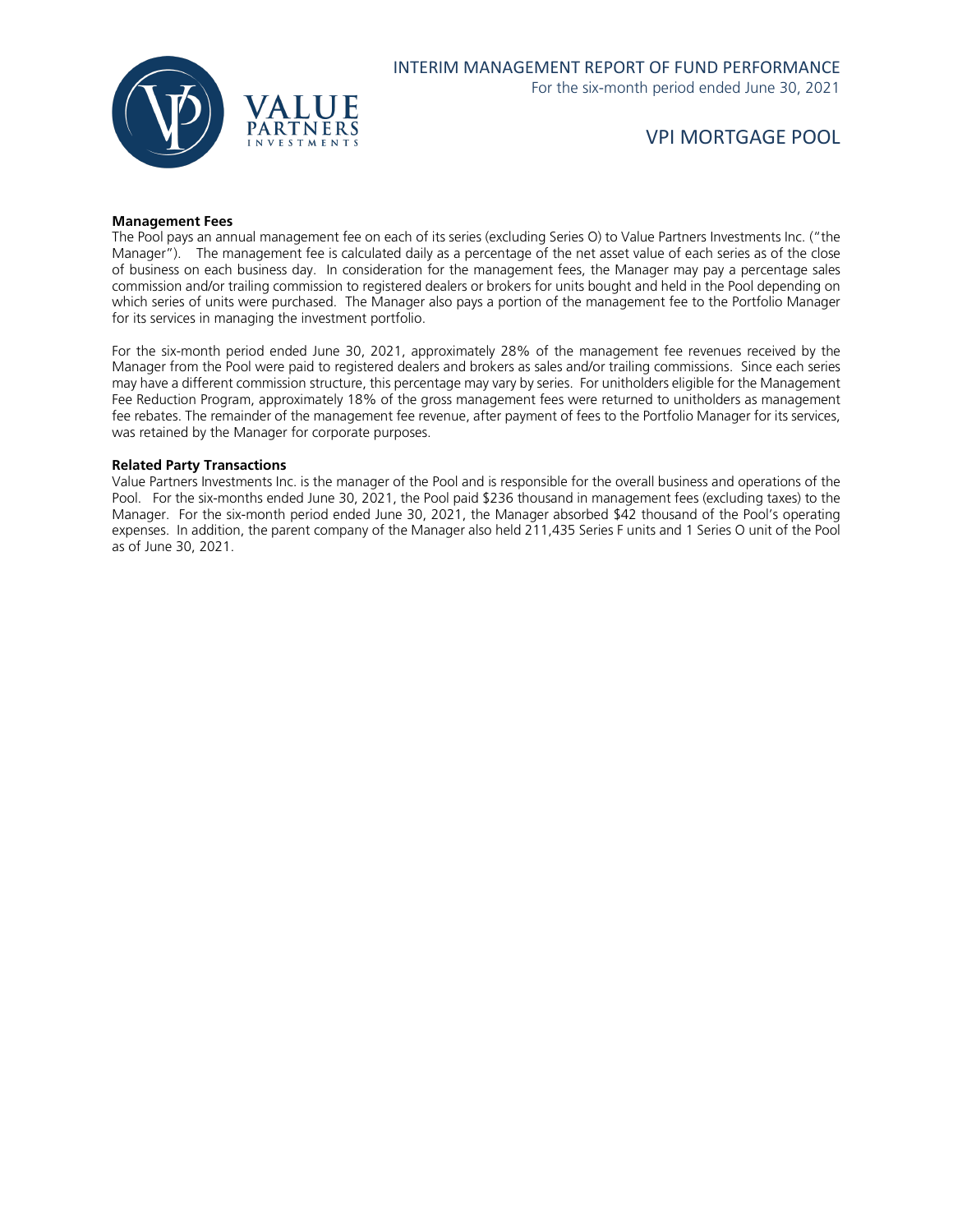

### **Financial Highlights**

The following tables show selected key financial information about each series of the Pool and are intended to help you understand the Pool's financial performance for the past five years ended December 31 and the six-month period ended June 30, 2021. This information is derived from the Pool's audited annual financial statements and interim unaudited financial statements and is not intended to be a reconciliation of the net asset value per unit.

### **The Pool's Net Assets Per Unit (\$) (1)**

| <b>Series A</b>                                             | June 30<br>2021 | <b>December</b><br>31 2020 | <b>December</b><br>31 2019 | <b>December</b><br>31 2018 | <b>December</b><br>31 2017         | <b>December</b><br>31 2016 |
|-------------------------------------------------------------|-----------------|----------------------------|----------------------------|----------------------------|------------------------------------|----------------------------|
| Net assets, beginning of period                             | 10.13           | 9.93                       | 9.82                       | 9.86                       | 9.98                               | 9.93                       |
| Increase (decrease) from<br>operations:                     |                 |                            |                            |                            |                                    |                            |
| Total revenue<br>Total expenses                             | 0.10<br>(0.06)  | 0.24<br>(0.13)             | 0.25<br>(0.12)             | 0.25<br>(0.13)             | 0.23<br>(0.12)                     | 0.25<br>(0.12)             |
| Realized gains (losses) for the<br>period                   | 0.02            | 0.03                       | (0.01)                     | (0.04)                     | (0.01)                             | (0.01)                     |
| Unrealized gains (losses) for the<br>period                 | (0.10)          | 0.15                       | 0.10                       | (0.03)                     | (0.12)                             | 0.07                       |
| Total increase (decrease) from<br>operations <sup>(2)</sup> | (0.04)          | 0.29                       | 0.22                       | 0.05                       | (0.02)                             | 0.19                       |
| <b>Distributions:</b>                                       |                 |                            |                            |                            |                                    |                            |
| From net investment income<br>(excluding dividends)         | (0.03)          | (0.18)                     | (0.11)                     | (0.10)                     | (0.09)                             | (0.12)                     |
| From dividends<br>From capital gains                        | ٠               | $\overline{a}$             | ÷.<br>(0.01)               | ۰<br>۰                     | $\overline{\phantom{a}}$<br>(0.01) |                            |
| Return of capital                                           |                 |                            |                            |                            |                                    |                            |
| Total annual distributions (3)                              | (0.03)          | (0.18)                     | (0.12)                     | (0.10)                     | (0.10)                             | (0.12)                     |
| Net assets, end of period                                   | 10.06           | 10.13                      | 9.93                       | 9.82                       | 9.86                               | 9.98                       |

| <b>Series F</b>                                                    | June 30<br>2021              | December<br>31 2020            | December<br>31 2019                | <b>December</b><br>31 2018                           | December<br>31 2017 | <b>December</b><br>31 2016                                   |
|--------------------------------------------------------------------|------------------------------|--------------------------------|------------------------------------|------------------------------------------------------|---------------------|--------------------------------------------------------------|
| Net assets, beginning of period                                    | 9.82                         | 9.68                           | 9.61                               | 9.71                                                 | 9.88                | 9.87                                                         |
| Increase (decrease) from<br>operations:                            |                              |                                |                                    |                                                      |                     |                                                              |
| Total revenue<br>Total expenses                                    | 0.10<br>(0.03)               | 0.23<br>(0.07)                 | 0.24<br>(0.07)                     | 0.24<br>(0.07)                                       | 0.23<br>(0.07)      | 0.26<br>(0.07)                                               |
| Realized gains (losses) for the<br>period                          | 0.02                         | 0.02                           | (0.02)                             | (0.04)                                               | (0.01)              | (0.01)                                                       |
| Unrealized gains (losses) for the<br>period                        | (0.10)                       | 0.16                           | 0.13                               | (0.03)                                               | (0.13)              | 0.06                                                         |
| <b>Total increase (decrease) from</b><br>operations <sup>(2)</sup> | (0.01)                       | 0.34                           | 0.28                               | 0.10                                                 | 0.02                | 0.24                                                         |
| <b>Distributions:</b>                                              |                              |                                |                                    |                                                      |                     |                                                              |
| From net investment income<br>(excluding dividends)                | (0.07)                       | (0.27)                         | (0.20)                             | (0.20)                                               | (0.20)              | (0.21)                                                       |
| From dividends<br>From capital gains                               | $\qquad \qquad \blacksquare$ | ۰.<br>$\overline{\phantom{a}}$ | $\overline{\phantom{0}}$<br>(0.01) | $\overline{\phantom{a}}$<br>$\overline{\phantom{a}}$ | (0.01)              | $\qquad \qquad \blacksquare$<br>$\qquad \qquad \blacksquare$ |
| Return of capital                                                  |                              | ۰                              |                                    | ٠                                                    |                     | ۰                                                            |
| Total annual distributions (3)                                     | (0.07)                       | (0.27)                         | (0.21)                             | (0.20)                                               | (0.21)              | (0.21)                                                       |
| Net assets, end of period                                          | 9.74                         | 9.82                           | 9.68                               | 9.61                                                 | 9.71                | 9.88                                                         |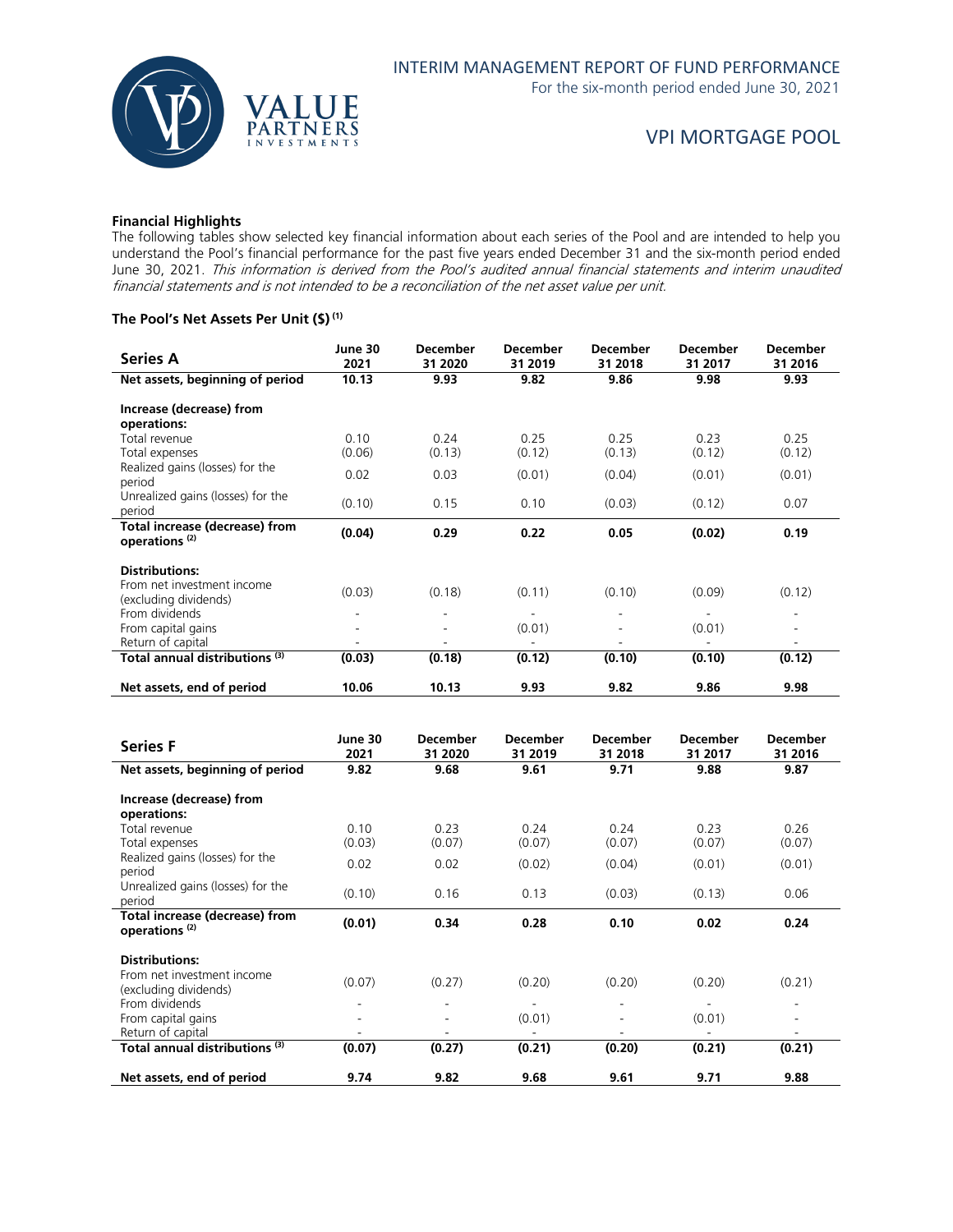

For the six-month period ended June 30, 2021

### VPI MORTGAGE POOL

### **Financial Highlights (continued)**

| Series O <sup>(4)</sup>                                        | June 30<br>2021 | December 31<br>2020 | December 31<br>2019 | December 31<br>2018 | December 31<br>2017 |
|----------------------------------------------------------------|-----------------|---------------------|---------------------|---------------------|---------------------|
| Net assets, beginning of period <sup>(4)</sup>                 | 9.85            | 9.77                | 9.76                | 9.92                | 10.00               |
| Increase from operations:                                      |                 |                     |                     |                     |                     |
| Total revenue                                                  | 0.10            | 0.23                | 0.20                | 0.22                | 0.09                |
| Total expenses                                                 |                 |                     |                     |                     |                     |
| Realized gains (losses) for the period                         | 0.02            | 0.03                | (0.03)              | (0.03)              | (0.01)              |
| Unrealized gains (losses) for the period                       | (0.10)          | 0.14                | 0.17                | 0.02                | (0.08)              |
| Total increase from operations <sup>(2)</sup>                  | 0.02            | 0.40                | 0.34                | 0.21                |                     |
| <b>Distributions:</b><br>From net investment income (excluding |                 |                     |                     |                     |                     |
| dividends)                                                     | (0.12)          | (0.38)              | (0.34)              | (0.32)              | (0.14)              |
| From dividends                                                 |                 |                     |                     |                     |                     |
| From capital gains                                             |                 |                     | (0.01)              |                     |                     |
| Return of capital                                              |                 |                     |                     |                     |                     |
| Total annual distributions (3)                                 | (0.12)          | (0.38)              | (0.35)              | (0.32)              | (0.14)              |
| Net assets, end of period                                      | 9.78            | 9.85                | 9.77                | 9.76                | 9.92                |

(1) This information is derived from the Pool's audited annual financial statements and from the interim unaudited financial statements for the current period ended June 30, 2021.

(2) Net assets and distributions are based on the actual number of units outstanding at the relevant time. The increase/decrease from operations is based on the weighted average number of units outstanding over the financial period.

(3) Distributions were paid in cash/reinvested in additional units of the Pool, or both.

(4) Inception date: July 5, 2017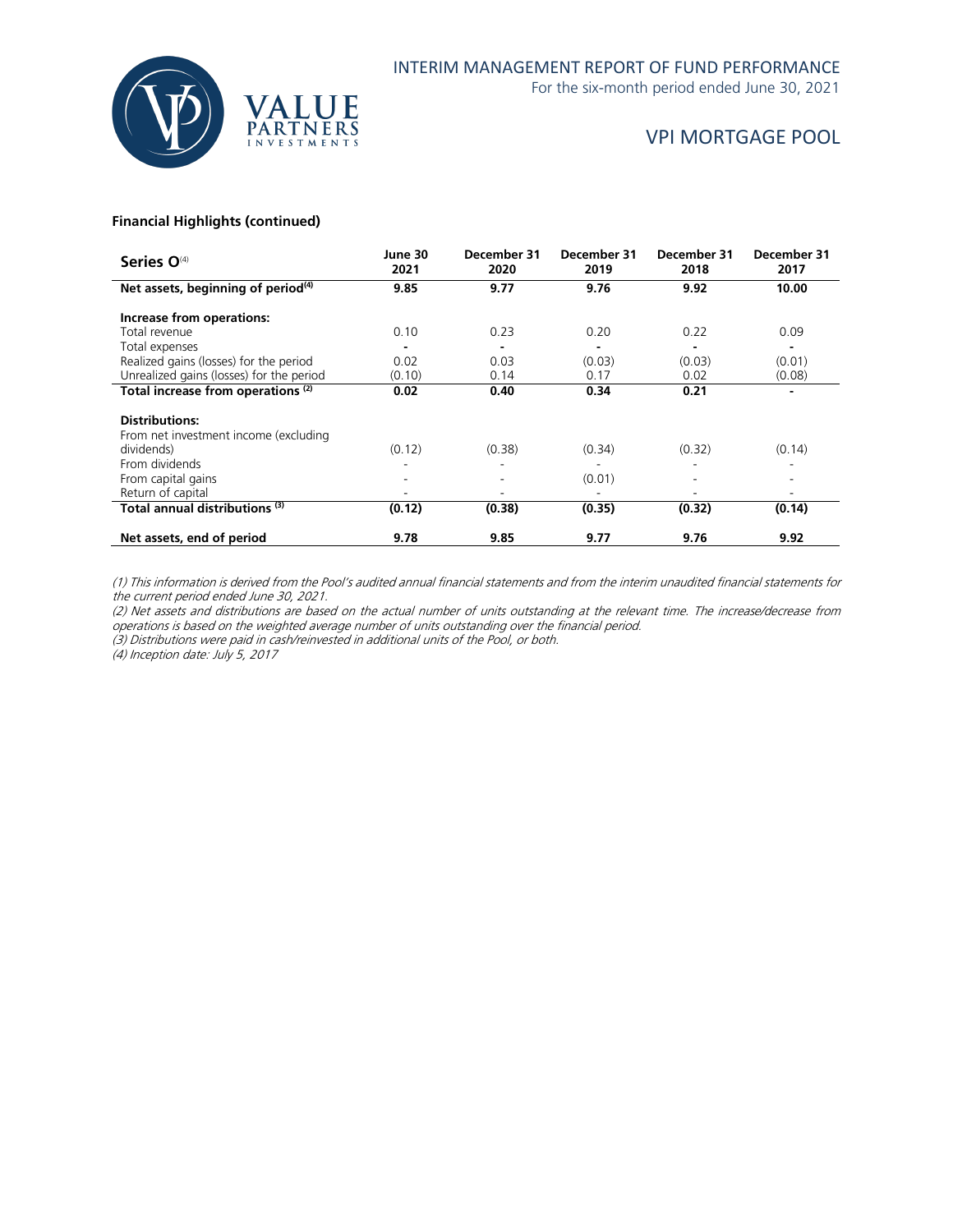

For the six-month period ended June 30, 2021

### VPI MORTGAGE POOL

### **Ratios and Supplemental Data**

| <b>Series A</b>                                    | June 30<br>2021 | <b>December</b><br>31 2020 | <b>December</b><br>31 2019 | <b>December</b><br>31 2018 | <b>December</b><br>31 2017 | <b>December</b><br>31 2016 |
|----------------------------------------------------|-----------------|----------------------------|----------------------------|----------------------------|----------------------------|----------------------------|
| Total net asset value (000's) <sup>(1)</sup>       | \$34,467        | \$37,456                   | \$25,847                   | \$23,792                   | \$28,808                   | \$24,165                   |
| Number of units outstanding (000's) <sup>(1)</sup> | 3,428           | 3,699                      | 2,603                      | 2.423                      | 2.921                      | 2,421                      |
| Management expense ratio <sup>(2)</sup>            | 1.38%           | 1.38%                      | 1.38%                      | 1.35%                      | 1.35%                      | l.35%                      |
| Management expense ratio before                    |                 |                            |                            |                            |                            |                            |
| waivers or absorptions                             | 1.53%           | 1.53%                      | 1.66%                      | 1.63%                      | 1.51%                      | .85%                       |
| Trading expense ratio <sup>(3)</sup>               | n/a             | n/a                        | n/a                        | n/a                        | n/a                        | n/a                        |
| Portfolio turnover rate (4)                        | 20.83%          | 31.78%                     | 53.31%                     | 39.56%                     | 53.75%                     | 33.84%                     |
| Net asset value per unit (1)                       | \$10.06         | \$10.13                    | \$9.93                     | \$9.82                     | \$9.86                     | \$9.98                     |

| <b>Series F</b>                                           | June 30<br>2021 | <b>December</b><br>31 2020 | <b>December</b><br>31 2019 | <b>December</b><br>31 2018 | <b>December</b><br>31 2017 | <b>December</b><br>31 2016 |
|-----------------------------------------------------------|-----------------|----------------------------|----------------------------|----------------------------|----------------------------|----------------------------|
| Total net asset value (000's) (1)                         | \$22,395        | \$21,743                   | \$13,451                   | \$15,039                   | \$14,406                   | \$9,593                    |
| Number of units outstanding $(000's)^{(1)}$               | 2.301           | 2.215                      | 1,390                      | 1.565                      | 1.483                      | 970                        |
| Management expense ratio <sup>(2)</sup>                   | 0.88%           | 0.88%                      | 0.88%                      | 0.85%                      | 0.85%                      | 0.85%                      |
| Management expense ratio before<br>waivers or absorptions | 1.00%           | 1.00%                      | 1.14%                      | 0.59%                      | 0.98%                      | 1.32%                      |
| Trading expense ratio <sup>(3)</sup>                      | n/a             | n/a                        | n/a                        | n/a                        | n/a                        | n/a                        |
| Portfolio turnover rate (4)                               | 20.83%          | 31.78%                     | 53.31%                     | 39.56%                     | 53.75%                     | 33.84%                     |
| Net asset value per unit (1)                              | \$9.73          | \$9.82                     | \$9.68                     | \$9.61                     | \$9.71                     | \$9.88                     |

| <b>Series O</b>                                           | June 30<br>2021 | <b>December</b><br>31 2020 | <b>December</b><br>31 2019 | <b>December</b><br>31 2018 | <b>December</b><br>31 2017 |
|-----------------------------------------------------------|-----------------|----------------------------|----------------------------|----------------------------|----------------------------|
| Total net asset value (000's) <sup>(1)</sup>              | \$921           | \$1,389                    | \$264                      | \$2,072                    | $\overline{\phantom{a}}$   |
| Number of units outstanding $(000's)^{(1)}$               | 94              | 141                        | 27                         | 212                        | $\overline{\phantom{a}}$   |
| Management expense ratio <sup>(2)</sup>                   | 0.13%           | 0.13%                      | 0.13%                      | 0.10%                      | $0.00\%$                   |
| Management expense ratio before<br>waivers or absorptions | $0.47\%$        | 0.46%                      | 0.61%                      | 0.65%                      | $0.00\%$                   |
| Trading expense ratio <sup>(3)</sup>                      | n/a             | n/a                        | n/a                        | n/a                        | n/a                        |
| Portfolio turnover rate (4)                               | 20.83%          | 31.78%                     | 53.31%                     | 39.56%                     | 53.75%                     |
| Net asset value per unit (1)                              | \$9.78          | \$9.85                     | \$9.77                     | \$9.76                     | \$9.92                     |

(1) This information is provided as at the date shown.

(2) Management expense ratio is based on total expenses for the stated period (excluding distributions, commissions and other portfolio transaction costs) and is expressed as an annualized percentage of daily average net assets during the period. In the period a series is established, the management expense ratio is annualized from the date of inception to December 31.

(3) The trading expense ratio represents total commissions and other portfolio transaction costs expressed as an annualized percentage of daily average net assets during the period.

(4) The Pool's portfolio turnover rate indicates how actively the Pool's portfolio manager manages its portfolio investments. A portfolio turnover rate of 100% is equivalent to the Pool buying and selling all of the securities in its portfolio once in the course of the year. The higher the Pool's portfolio turnover rate in a year, the greater the trading costs payable by the Pool in the year, and the greater the chance of an investor receiving taxable capital gains in the year. There is not necessarily a relationship between a high turnover rate and the performance of the Pool.